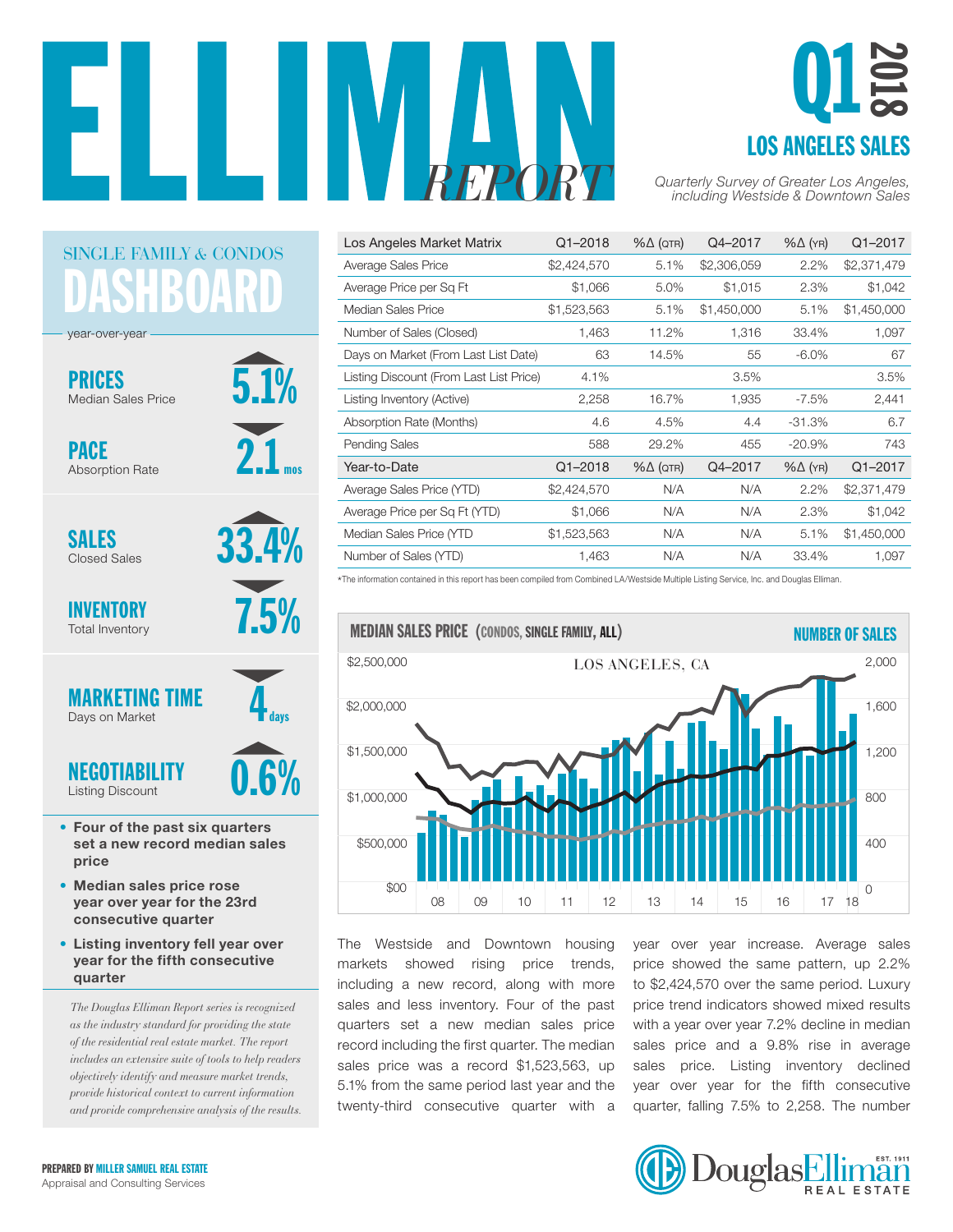400

of sales expanded 33.4% to 1,463 over the same period. The absorption rate, the number of months to sell all listing inventory at the current rate of sales, fell to 4.6 months from 6.7 months in the year-ago quarter as the fast-moving market pace continued. Luxury listing inventory fell across the market as over-priced listings were allowed to expire or sellers met the market to enable the sale.

#### SINGLE FAMILY

- All market-wide price trend  $\overline{A}$  Average Price Per S over year basis indicators moved higher on a year
	- Listing inventory and marketing time moved faster

#### CONDOS

- Price trend indicators continue to show mixed results while sales expanded
- Listing inventory continued to decline as negotiability remained nominal

## LUXURY

• Luxury listing inventory for both **Average Pric** single family and condos declined



#### NEW DEVELOPMENT CONDOS

- Average price per square foot edged higher as sales slipped
- Listing inventory expanded with additional negotiability

## DOWNTOWN CONDOS

- Price trend indicators and sales continued to rise sharply
- Listing inventory fell as pace of the market accelerated

## BEVERLY HILLS P.O. SINGLE FAMILY

- Price trend indicators were mixed as number as sales surged
- Listing inventory declined sharply as over-priced inventory exited the market

| <b>Single Family Matrix</b>          | $Q1 - 2018$ | $% \triangle (QTR)$ | Q4-2017     | $% \triangle (YR)$ | $Q1 - 2017$ |
|--------------------------------------|-------------|---------------------|-------------|--------------------|-------------|
| Average Sales Price                  | \$3,460,885 | 2.9%                | \$3,361,782 | 4.3%               | \$3,316,692 |
| Average Price Per Sq Ft              | \$1,184     | 5.7%                | \$1,120     | 3.7%               | \$1,142     |
| Median Sales Price                   | \$2,250,000 | 2.3%                | \$2,200,000 | 1.2%               | \$2,222,500 |
| Number of Sales (Closed)             | 826         | 17.2%               | 705         | 31.9%              | 626         |
| Days on Market (From Last List Date) | 70          | 18.6%               | 59          | $-6.7%$            | 75          |
|                                      |             |                     |             |                    |             |
| Condo Matrix                         | $Q1 - 2018$ | $% \triangle (QTR)$ | Q4-2017     | $% \triangle (YR)$ | $Q1 - 2017$ |
| Average Sales Price                  | \$1,080,776 | $-0.7%$             | \$1,087,917 | $-3.1%$            | \$1,115,207 |
| Average Price Per Sq Ft              | \$755       | $-1.3%$             | \$765       | $-2.8%$            | \$777       |
| Median Sales Price                   | \$900,000   | 6.5%                | \$845,000   | 10.4%              | \$815,000   |
| Number of Sales (Closed)             | 637         | 4.3%                | 611         | 35.2%              | 471         |
| Days on Market (From Last List Date) | 54          | 8.0%                | 50          | $-5.3\%$           | 57          |

| Luxury Single Family Matrix          | $Q1 - 2018$  | $% \triangle (QTR)$ | Q4-2017      | $% \triangle (YR)$ | Q1-2017      |
|--------------------------------------|--------------|---------------------|--------------|--------------------|--------------|
| Average Sales Price                  | \$13,314,989 | 7.6%                | \$12,379,991 | 9.8%               | \$12,128,373 |
| Average Price Per Square Foot        | \$2,097      | 21.4%               | \$1,728      | 4.1%               | \$2,015      |
| Median Sales Price                   | \$9,000,000  | 0.1%                | \$8,995,000  | $-7.2\%$           | \$9,700,000  |
| Number of Sales (Closed)             | 83           | 16.9%               | 71           | 31.7%              | 63           |
| Days on Market (From Last List Date) | 104          | 20.9%               | 86           | $-7.1%$            | 112          |
| Entry Threshold                      | \$6,170,000  | $-0.1%$             | \$6,175,000  | $-3.9\%$           | \$6,419,000  |
|                                      |              |                     |              |                    |              |
| Luxury Condo Matrix                  | $Q1 - 2018$  | $% \triangle (QTR)$ | Q4-2017      | $% \triangle (YR)$ | $Q1 - 2017$  |
| Average Sales Price                  | \$2,664,778  | $-12.3%$            | \$3,038,758  | $-24.3%$           | \$3,518,485  |
| Average Price Per Square Foot        | \$1,087      | $-14.0%$            | \$1,264      | $-21.8%$           | \$1,390      |
| Median Sales Price                   | \$2,400,000  | 4.2%                | \$2,302,250  | $-2.1%$            | \$2,450,389  |
| Number of Sales (Closed)             | 65           | 4.8%                | 62           | 35.4%              | 48           |
| Days on Market (From Last List Date) | 69           | 1.5%                | 68           | $-17.9%$           | 84           |

| New Development Condo Matrix         | $Q1 - 2018$ | $% \triangle (QTR)$ | Q4-2017     | $% \triangle (YR)$ | $Q1 - 2017$ |
|--------------------------------------|-------------|---------------------|-------------|--------------------|-------------|
| Average Sales Price                  | \$3,063,863 | $-27.9%$            | \$4,249,179 | $-8.9\%$           | \$3,364,162 |
| Average Price Per Square Foot        | \$1,049     | $-8.1\%$            | \$1.141     | 5.1%               | \$998       |
| Median Sales Price                   | \$2,312,500 | $-13.6%$            | \$2,675,000 | $-13.1\%$          | \$2,662,500 |
| Number of Sales (Closed)             | 42          | 20.0%               | 35          | $-8.7\%$           | 46          |
| Days on Market (From Last List Date) | 97          | 94.0%               | 50          | 56.5%              | 62          |

| Downtown Condo Matrix                | $Q1 - 2018$ | $% \triangle (QTR)$ | Q4-2017   | $% \triangle (YR)$ | $Q1 - 2017$ |
|--------------------------------------|-------------|---------------------|-----------|--------------------|-------------|
| Average Sales Price                  | \$856,805   | 17.3%               | \$730.582 | 27.2%              | \$673,697   |
| Average Price per Sq Ft              | \$771       | 12.2%               | \$687     | 17.4%              | \$657       |
| Median Sales Price                   | \$682,500   | 10.8%               | \$616,000 | 12.3%              | \$607,750   |
| Number of Sales (Closed)             | 96          | 11.6%               | 86        | 29.7%              | 74          |
| Days on Market (From Last List Date) | 65          | 18.2%               | 55        | $-4.4\%$           | 68          |

| Beverly Hills P.O. Single Family     | $Q1 - 2018$ | $% \triangle (QTR)$ | Q4-2017     | $% \triangle (YR)$ | $Q1 - 2017$ |
|--------------------------------------|-------------|---------------------|-------------|--------------------|-------------|
| Average Sales Price                  | \$3,147,270 | $-34.5%$            | \$4,804,444 | $-9.9%$            | \$3,491,333 |
| Average Price per Sq Ft              | \$952       | $-8.9%$             | \$1,045     | 7.6%               | \$885       |
| Median Sales Price                   | \$2,407,000 | $-36.7\%$           | \$3,800,000 | $-0.2\%$           | \$2,413,000 |
| Number of Sales (Closed)             | 33          | 22.2%               | 27          | 83.3%              | 18          |
| Days on Market (From Last List Date) | 93          | 13.4%               | 82          | 38.8%              | 67          |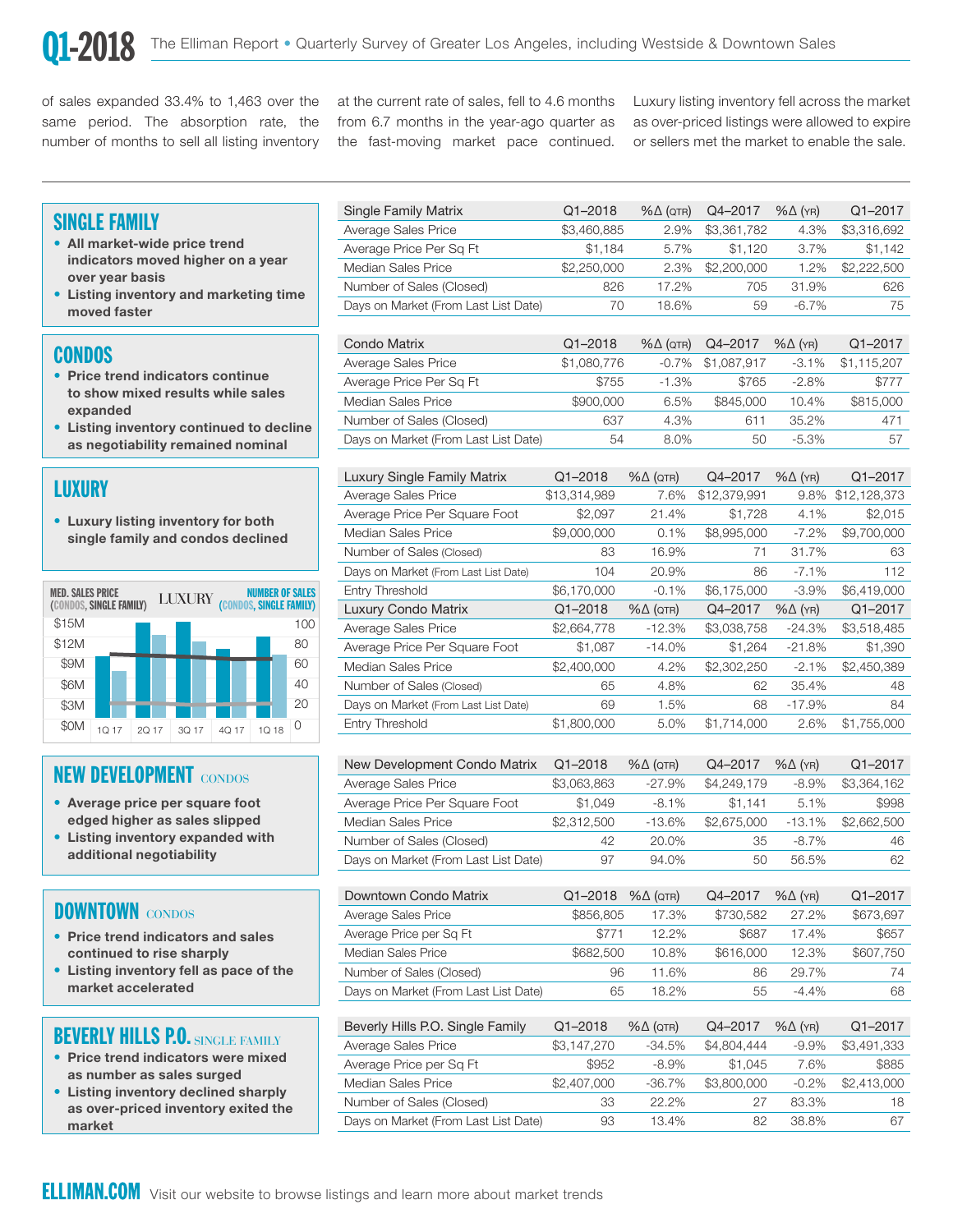

## BEVERLY HILLS

- Single-family price trend indicators declined as number of sales jumped
- Single-family marketing time shortened with less negotiability
- Condo sales edged higher with large decline in listing inventory
- Condo price trend indicators showed mixed results with decline in marketing time

## BEL AIR & HOLMBY HILLS

- Median sales price edged higher while other indicators surged from much larger sales in mix
- Surge in number of sales with additional negotiability

## BRENTWOOD

- Single-family surge in number of sales as listing inventory remained stable
- Single-family price trend indicators were mixed with additional marketing time
- Condo price trend indicators showed mixed trends as sales expanded
- Condo listing inventory fell sharply with little evidence of negotiability

## CENTURY CITY & WESTWOOD

- Single-family price trend indicators continued to rise as sales declined
- Single-family listing inventory and marketing time essentially stabilized
- Condo price trend indicators and sales continued to rise sharply
- Condo marketing time and listing inventory continued to move lower

## MALIBU/MALIBU BEACH

- Single-family sales jumped as inventory declined, moving pace faster
- Single-family price trend indicators showed mixed results
- Condo sale volume doubled, enabled by rise in listing inventory
- Condo marketing time shortened, and negotiability tightened

| Beverly Hills Single Family Matrix          | $Q1 - 2018$            | $\% \Delta$ (QTR)   | Q4-2017                | $% \triangle (YR)$ | Q1-2017                |
|---------------------------------------------|------------------------|---------------------|------------------------|--------------------|------------------------|
| Average Sales Price                         | \$6,382,813            | -10.8%              | \$7,155,343            | $-23.5%$           | \$8,341,548            |
| Average Price per Sq Ft                     | \$1,571                | 10.1%               | \$1,427                | $-15.2%$           | \$1,853                |
| Median Sales Price                          | \$4,200,000            | $-20.9\%$           | \$5,313,000            | $-13.0%$           | \$4,825,000            |
| Number of Sales (Closed)                    | 62                     | 14.8%               | 54                     | 21.6%              | 51                     |
| Days on Market (From Last List Date)        | 81                     | 3.8%                | 78                     | $-23.6%$           | 106                    |
| <b>Beverly Hills Condo Matrix</b>           | $Q1 - 2018$            | $% \triangle (QTR)$ | Q4-2017                | $% \triangle (YR)$ | Q1-2017                |
| Average Sales Price                         | \$1,334,419            | -7.8%               | \$1,447,417            | $-4.5%$            | \$1,397,800            |
| Average Price per Sq Ft                     | \$754                  | $-3.1%$             | \$778                  | 13.7%              | \$663                  |
| <b>Median Sales Price</b>                   | \$1,230,000            | $-4.7\%$            | \$1,290,000            | 1.4%               | \$1,212,500            |
| Number of Sales (Closed)                    | 31                     | $-13.9%$            | 36                     | 3.3%               | 30                     |
| Days on Market (From Last List Date)        | 53                     | $0.0\%$             | 53                     | $-17.2%$           | 64                     |
| Bel Air & HH Single Fam. Matrix             | Q1-2018                | $% \triangle (QTR)$ | Q4-2017                | $% \triangle (YR)$ | Q1-2017                |
| Average Sales Price                         | \$6,936,031            | 21.6%               | \$5,705,605            | 130.8%             | \$3,005,213            |
| Average Price per Sq Ft                     | \$1,502                | 15.0%               | \$1,306                | 65.2%              | \$909                  |
| <b>Median Sales Price</b>                   | \$2,305,000            | $-16.2%$            | \$2,751,750            | 1.1%               | \$2,279,000            |
| Number of Sales (Closed)                    | 35                     | $-12.5%$            | 40                     | 34.6%              | 26                     |
| Days on Market (From Last List Date)        | 106                    | 71.0%               | 62                     | 37.7%              | 77                     |
|                                             |                        |                     |                        |                    |                        |
| <b>Brentwood Single Family Matrix</b>       | $Q1 - 2018$            | $% \triangle (QTR)$ | Q4-2017                | $% \triangle (YR)$ | Q1-2017                |
| Average Sales Price                         | \$4,518,928            | 5.3%                | \$4,293,213            | $-6.4%$            | \$4,825,376            |
| Average Price per Sq Ft                     | \$1,197                | 10.9%               | \$1,079                | 15.8%              | \$1,034                |
| <b>Median Sales Price</b>                   | \$3,250,000            | $-16.7%$            | \$3,900,000            | $-18.0%$           | \$3,962,000            |
| Number of Sales (Closed)                    | 69                     | 46.8%               | 47                     | 86.5%              | 37                     |
| Days on Market (From Last List Date)        | 79                     | 58.0%               | 50                     | 17.9%              | 67                     |
| <b>Brentwood Condo Matrix</b>               | $Q1 - 2018$            | $% \triangle (QTR)$ | Q4-2017                | $% \triangle (YR)$ | Q1-2017                |
| Average Sales Price                         | \$1,020,503            | $-1.8%$             | \$1,039,376            | $-6.3%$            | \$1,089,617            |
| Average Price per Sq Ft                     | \$643                  | $-1.5%$             | \$653                  | 7.5%               | \$598                  |
| <b>Median Sales Price</b>                   | \$864,000              | $-11.7%$            | \$978,500              | $-3.2%$            | \$893,000              |
| Number of Sales (Closed)                    | 35                     | $-23.9%$            | 46                     | 16.7%              | 30                     |
| Days on Market (From Last List Date)        | 44                     | $-12.0%$            | 50                     | $0.0\%$            | 44                     |
| Century City & Westwood Single Fam. Q1-2018 |                        | $% \triangle (QTR)$ | Q4-2017                | $% \triangle (YR)$ | Q1-2017                |
| Average Sales Price                         | \$2,505,813            | 4.4%                | \$2,401,086            | 8.4%               | \$2,310,707            |
| Average Price per Sq Ft                     | \$918                  | 4.2%                | \$881                  | 6.1%               | \$865                  |
| Median Sales Price                          | \$2,255,250            | 4.9%                | \$2,150,000            | 15.4%              | \$1,955,000            |
| Number of Sales (Closed)                    | 24                     | $-17.2%$            | 29                     | $-40.0\%$          | 40                     |
| Days on Market (From Last List Date)        | 42                     | 27.3%               | 33                     | $-2.3%$            | 43                     |
| Century City & Westwood Condo               | $Q1 - 2018$            | $% \triangle (QTR)$ | Q4-2017                | $% \triangle (YR)$ | Q1-2017                |
| Average Sales Price                         | \$1,327,217            | 2.2%                | \$1,299,064            | 7.0%               | \$1,239,999            |
| Average Price per Sq Ft                     | \$755                  | 0.9%                | \$748                  | 5.3%               | \$717                  |
| Median Sales Price                          | \$985,000              | 8.5%                | \$908,000              | 13.9%              | \$865,000              |
| Number of Sales (Closed)                    | 122                    | 20.8%               | 101                    | 48.8%              | 82                     |
| Days on Market (From Last List Date)        | 62                     | 17.0%               | 53                     | -4.6%              | 65                     |
| Malibu/Malibu Beach Single Fam. Matrix      | Q1-2018                | $% \triangle (QTR)$ | Q4-2017                | $% \triangle (YR)$ | Q1-2017                |
| Average Sales Price                         | \$5,717,116            | 41.2%               | \$4,049,077            | 16.4%              | \$4,911,355            |
| Average Price per Sq Ft                     |                        | 44.4%               |                        |                    |                        |
| Median Sales Price                          | \$1,756<br>\$2,875,000 | 11.4%               | \$1,216<br>\$2,580,000 | 22.1%<br>$-3.7%$   | \$1,438<br>\$2,985,000 |
| Number of Sales (Closed)                    | 73                     | 40.4%               | 52                     | 37.7%              | 53                     |
| Days on Market (From Last List Date)        | 134                    | 32.7%               | 101                    | $-5.6%$            | 142                    |
| Malibu/Malibu Beach Condo Matrix            | Q1-2018                | $% \triangle (QTR)$ | Q4-2017                | $% \triangle (YR)$ | Q1-2017                |
| Average Sales Price                         | \$1,072,978            | -43.3%              | \$1,893,790            | $-1.2%$            | \$1,086,271            |
| Average Price per Sq Ft                     | \$638                  | $-42.6%$            | \$1,112                | $-15.2%$           | \$752                  |
| Median Sales Price                          | \$1,180,000            | 9.0%                | \$1,082,500            | 9.8%               | \$1,075,000            |
| Number of Sales (Closed)                    | 21                     | $-19.2%$            | 26                     | 110.0%             | 10                     |
| Davs on Market (From Last List Date)        | 54                     | $-44.9%$            | 98                     | $-41.9%$           | 93                     |